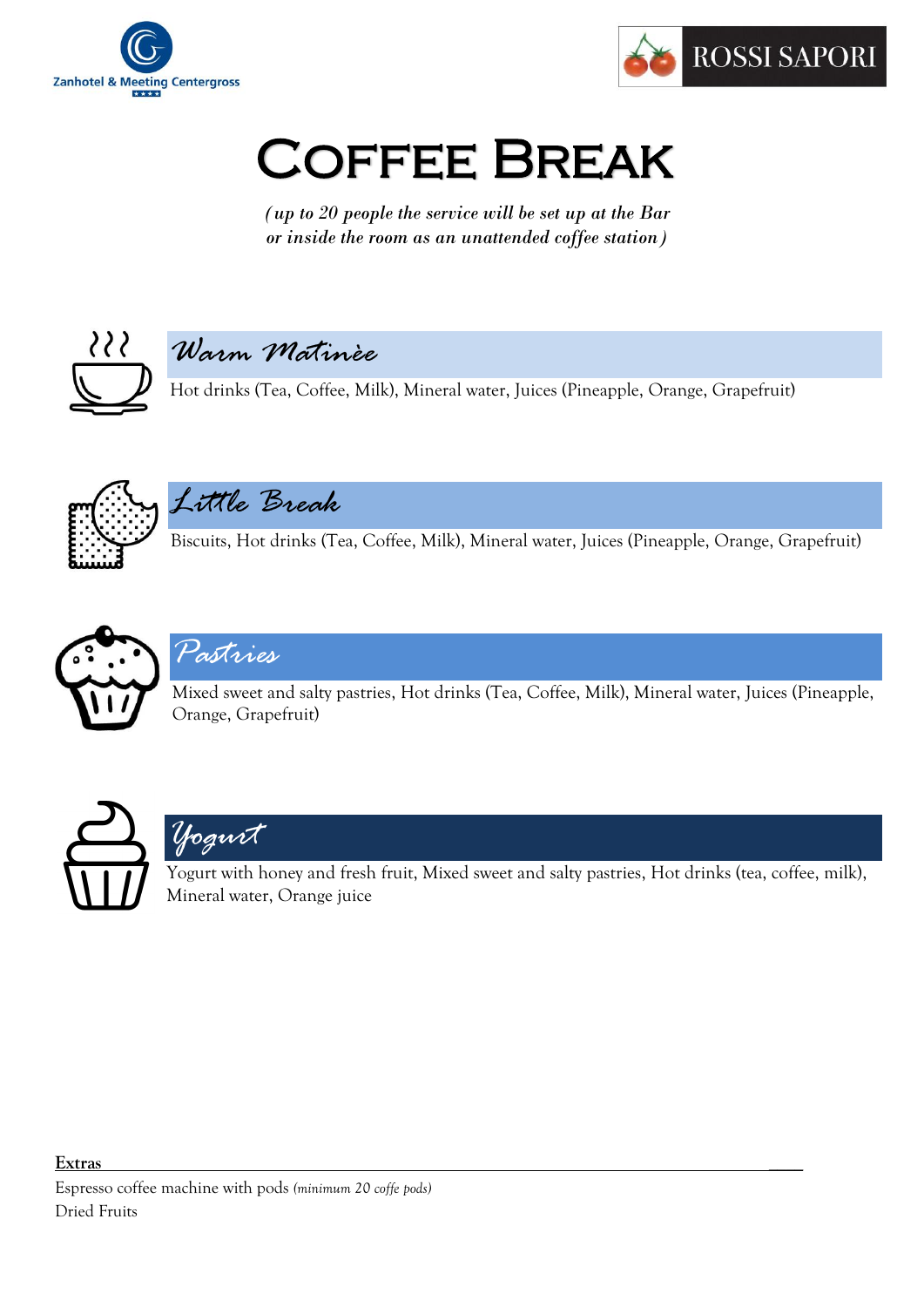



### **COCKTAIL**

*(up to 20 people the service will be set up at the Bar)*



#### *Matisse*

Potato chips, Peanuts, Tortillas, Olives, Peanuts, Alcoholic and non-alcoholic cocktails, Organic sparkling Pignoletto, Mixed Juices



#### *Monet*

Fried mixed pastries, Warm rustic pies, Mortadella, Grana Padano Snippets, Alcoholic and nonalcoholic cocktails, Prosecco DOC, Fruit juices



#### *Degas*

Cereal or couscous salad, Bruschettina Altamura with tomatoes and basil, Triangles of stuffed piadina romagnola, Vegetables, Raw vegetables dipped in olive oil with pepper and salt, Salads corner, Organic sparkling Pignoletto and Barbera, Fruit juices, Mineral water



### *Picasso*

Slices of Grana Padano with Modena balsamic concentrate, Marinated guinea fowl in balsamic vinegar and aromatic herbs, Homemade grissini with Parma ham, Rolls of eggplant rocket and pecorino cheese, Cubes of caramelized pineapple with Gran Marnier, Mortadella froth with pistachios, Mixed canapés, Crouton with cream cheese and aromatic herbs, Marinated salmon with ricotta and chives, Rolls of courgettes and golden speck, Genovese focaccia. Organic Chardonnay, Prosecco, Lambrusco, Alcoholic and non-alcoholic fruit cocktail, Fruit juices, Soft drinks and Mineral water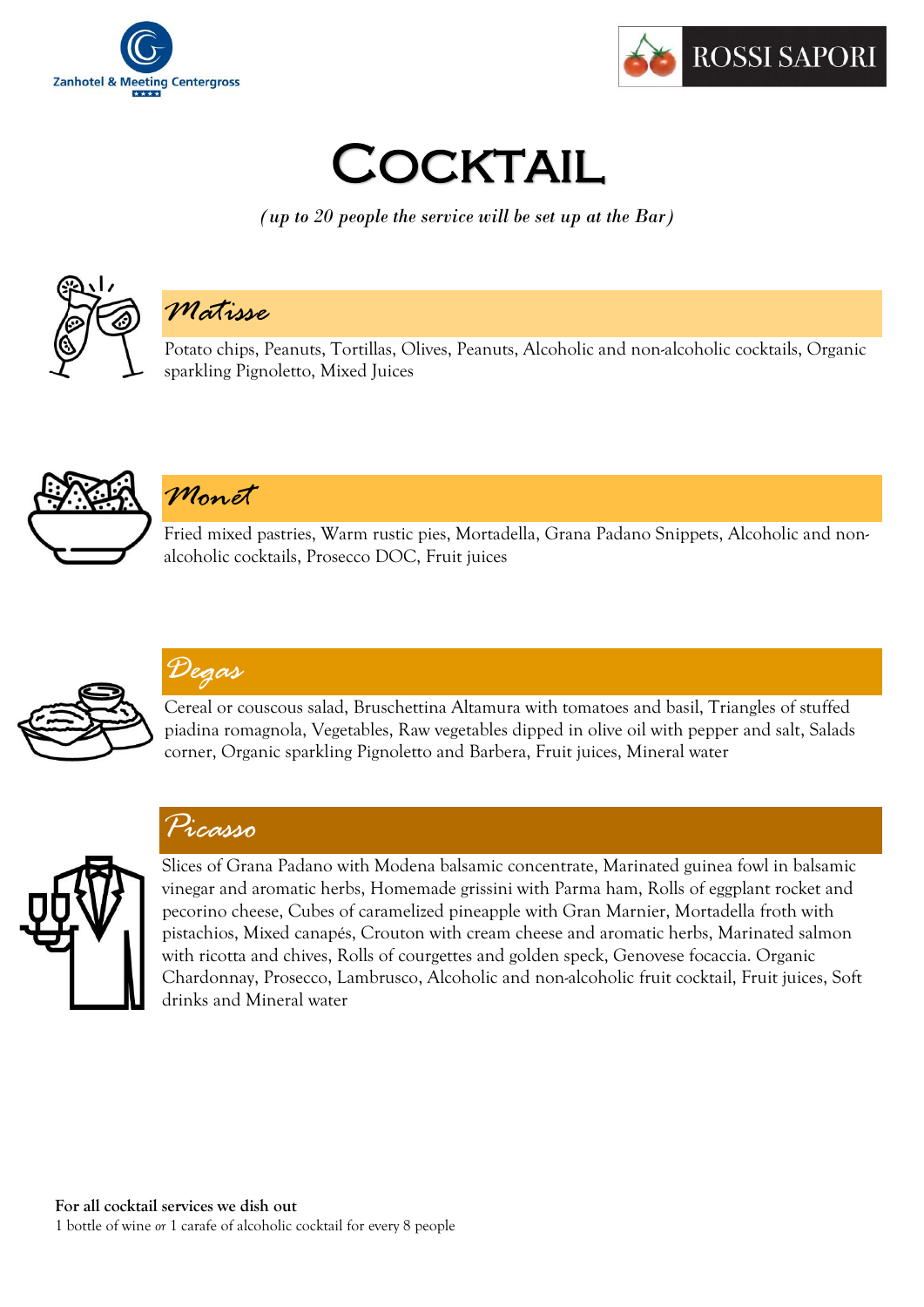



# Lunch & Dinner

# STANDING BUFFET

tables without seats



#### *Brunch*

Hot pasta, Triangles of stuffed piadina, Sandwiches, Pizza, Bruschettine d'Altamura with tomatoes and basil, Cooked vegetables (steamed and au gratin), Salads corner, Assorted omelettes and flans, Bolognese angel food cake, Fruit juices, Mineral water and Coffee



*Bistrot*

 Hot pasta, Cured meats and cheeses with crescentine and piadine, Roast Beef or Bresaola with rocket and parmesan flakes, Veal in tuna sauce, Mesclun salad with balsamic burnt, Baked Vegetable (steam and gratin), Cereal salad, Salads corner, Greek salad, Dessert and fruit buffet, Mineral water and Coffee

**Extras \_\_\_\_**

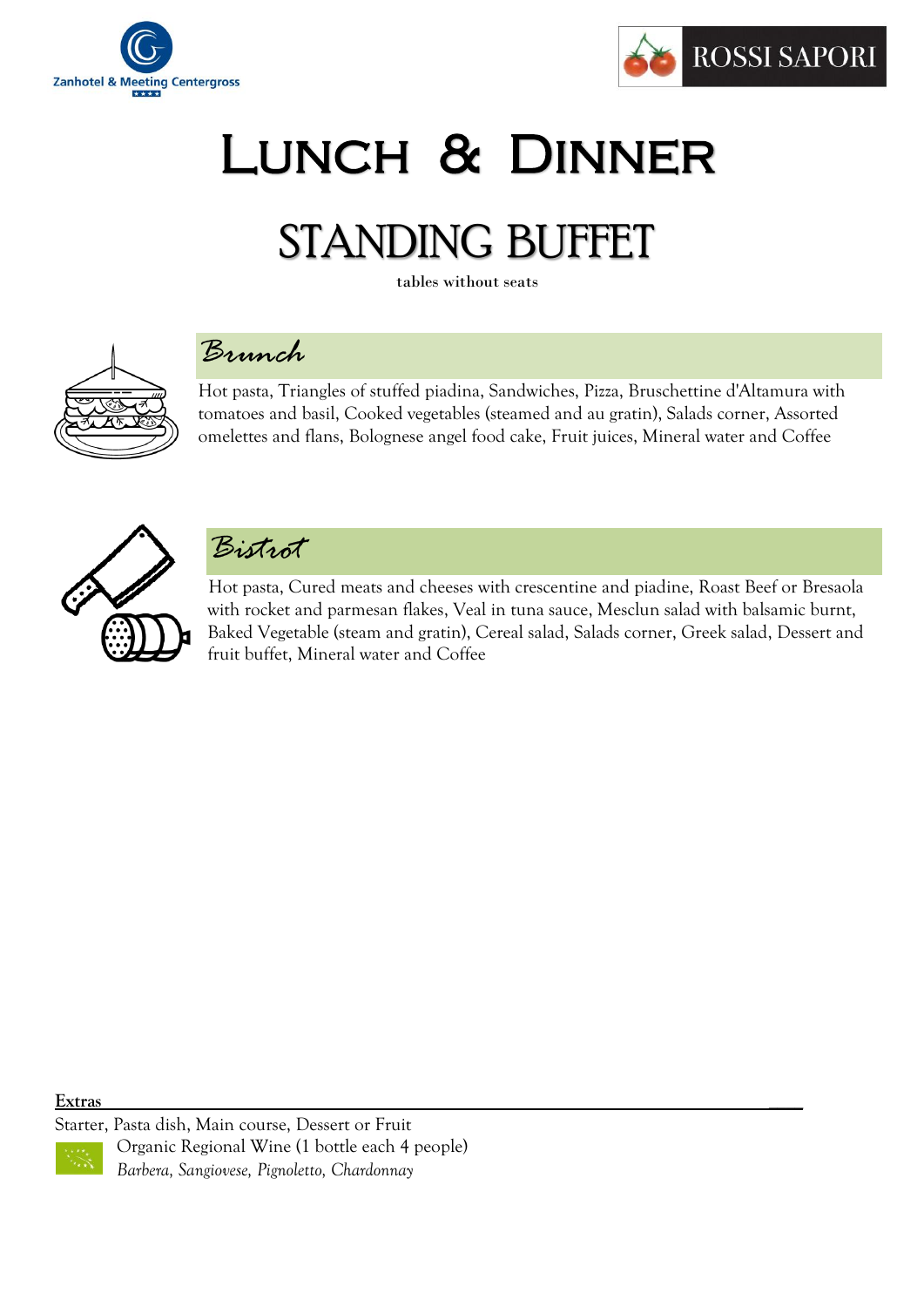



## BUFFET WITH SEATS



### *Country Buffet*

Two pasta courses, Mixed grilled roasts, Cured meats and cheeses with crescentine and piadine, Beef or Bresaola roast with rocket and parmesan flakes, Veal in tuna sauce, Mozzarella with tomatoes and olives, Mixed salad with balsamic burnt, Baked vegetable buffet, Vegetable flans, Assorted omelettes, Couscous salad or vegetable-based cereals, Salad corner, Dessert and fruit buffet, Mineral water, Espresso coffee





Spirulina\* fusilli *Senatore Cappelli* with marinated courgettes, Pumpkin soup with carrots and ginger with black pepper croutons, Citrus seitan scaloppina, Chickpea burger with sweet pepper cream, Mesclun salad with dried apricots, flakes of pecorino cheese and walnuts, Red chicory salad, pears and Asiago cheese, Baked and steamed vegetables, Tofu quenelle with chives and Tropea onion jam, Gratin potatoes with shallots, Vegetable flan, Mozzarella with cherry tomatoes and basil, Rice salad with turmeric, carrots, peas and scrambled eggs, Pearl barley salad with braised radicchio and smoked tofu, Seasonal salads, Raw vegetables dipped in olive oil with pepper and salt, Fruit buffet and Desserts, Espresso coffee

\* Spirulina is the food with the highest content of vegetable protein (up to 65%), is rich in vitamins, minerals and phytonutrients, maintains a proper level of sugar in the blood, is anti-oxidant, helps the immune system, promotes concentration, purifies and strengthens the body



*Buffet Bolognese*

Tortellini in capon broth, Tagliatelle with Bolognese stew, Capon with misticanza and jelly with raisin, Bolognese sliced platter with crescentine, Grilled Mortadella with field rocket and Modena vinegar, Fried Bologna Skewer (with mortadella and fontina cheese), Veal cutlet with stuffed zucchini, Vegetables buffet (cooked and steamed), Mixed salads, Fruit and bolognese sweets (Zuppa inglese, Bolognese Pinza, Fried Bolognese cream, Rice cake, Fior di latte, Angel cake), Mineral water and Espresso coffee



*Fish Buffet*

Vegetarian pasta course, Fish and pasta course, Main course of fish, Buffet of baked vegetables, steamed and au gratin, Corner of salads, Mussels impepata, Marinated salmon with rocket and orange, Cod fried meatballs with valerian and honey, Cous-cous salad with crunchy vegetables and squid tufts, vegetables omelettes and assorted flans, Raw vegetables dipped in olive oil with pepper and salt,

Squid salad with broccoli and toasted almonds, vDessert and Fruit buffet, Mineral water Espresso coffee